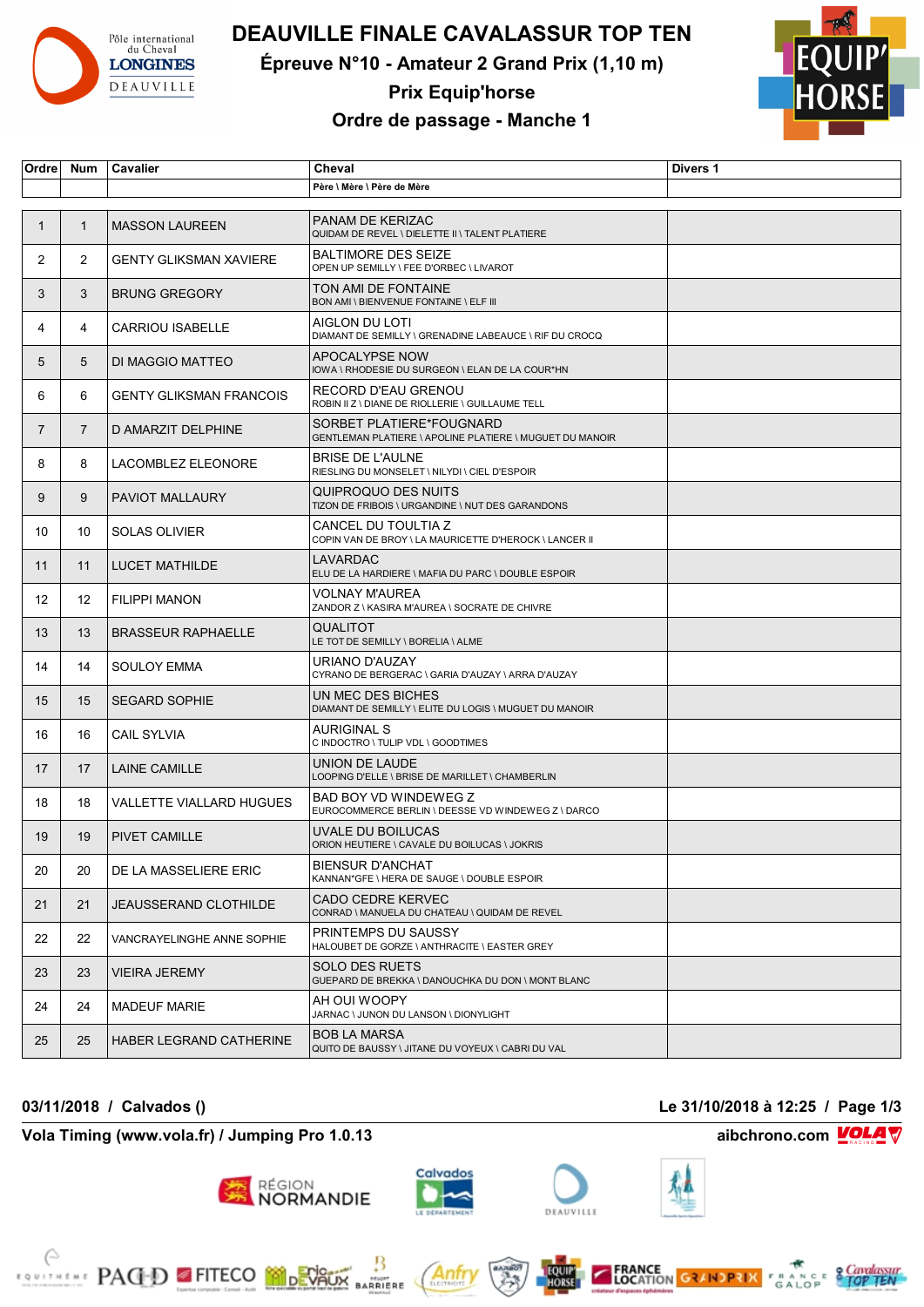

# **DEAUVILLE FINALE CAVALASSUR TOP TEN Épreuve N°10 - Amateur 2 Grand Prix (1,10 m) Prix Equip'horse Ordre de passage - Manche 1**



| Ordre | <b>Num</b> | Cavalier                       | Cheval                                                                                              | Divers 1 |
|-------|------------|--------------------------------|-----------------------------------------------------------------------------------------------------|----------|
|       |            |                                | Père \ Mère \ Père de Mère                                                                          |          |
|       |            |                                |                                                                                                     |          |
| 26    | 26         | CAQUELARD AURELIEN             | <b>DJANGO DES HAYETTES</b><br>MOZART DES HAYETTES \ RYONNE DES HAYETTES Z \ RYON D'ANZEX            |          |
| 27    | 27         | <b>VARIN BERENGERE</b>         | ECCELLENZA C'SG<br>CARDENTO \ BETIS DU MESNIL \ POT D'OR                                            |          |
| 28    | 28         | <b>MESSERLY LOUISE</b>         | <b>VERY GOOD COMBRAILLE</b><br>MIAMI DE SEMILLY \ BODELINE \ CORLEONE                               |          |
| 29    | 29         | <b>MAYER MARINE</b>            | ALESIA DU PRIEURE<br>ELAN DE LA COUR*HN \ PLANEUSE HISTORIQUE \ DUC DU HUTREL                       |          |
| 30    | 30         | PETIT VALENTINE                | <b>BONJOLIE</b><br>PADINUS \ PENJOLIE \ SKIPPY II                                                   |          |
| 31    | 31         | <b>GENTY GLIKSMAN FRANCOIS</b> | UPPERCUT D'EAU GRENOU<br>QUAPRICE BOIMARGOT QUINCY \ HARLEY D'EAU GRENOU \ FLORISSANT               |          |
| 32    | 32         | <b>LEMAITRE OCEANE</b>         | <b>CENT POUR CENT VARNEL</b><br>L'ARCDETRIOMPHE*BOISMARGO \ SANG POUR SANG VARNEL \ KANNAN*GFE      |          |
| 33    | 33         | EUDE ELISABETH                 | TACQUIN DE SAINVAL<br>CARDERO*CHAMPSELYSEESBOIS \ OMBRINE DU FENAUD \ QUATSOUS                      |          |
| 34    | 34         | <b>OUDELIN LUCIE</b>           | VISA BLACK DE RIMA<br>POOR BOY \ HAQUINA \ NARCOS II                                                |          |
| 35    | 35         | <b>NODIER MATHILDE</b>         | AKISTANE DE KERGANE<br>HORNET ROSE \ ROSIERE DE KERGANE \ FLIPPER D'ELLE*HN                         |          |
| 36    | 36         | NICOLLE OLIVIER                | <b>GAVINA VAN'T VENNEHOF</b><br>TRIOMPHE DE MUZE \ CHARVINIA VAN'T VENNEHOF \ TALEXIS VAN'T VOORHOI |          |
| 37    | 37         | <b>CARLONI RICHARD TOSCANE</b> | ALOHA DES RONDETS<br>PACIFIC DES ESSARTS \ PIPLETTE DES RONDETS \ KANNAN*GFE                        |          |
| 38    | 38         | <b>VERGANI MARTA</b>           | AUDEON DE LA HACTIERE<br>OSCAR DES FONTAINES \ ONOR DE LA HACTIERE \ TENOR DE LA COUR*FOLIE         |          |
| 39    | 39         | <b>MARENZI CYRUS</b>           | <b>ABERLINO</b><br>EUROCOMMERCE BERLIN \ TWINKLE STAR \ BURGGRAAF                                   |          |
| 40    | 40         | PIOGER DIANE                   | SMARTISE D'EGLEFIN<br>ESPOIR DU PRIEURE \ FENLABISE DEGLEFIN \ MISTER SARTILLY                      |          |
| 41    | 41         | <b>CARTON LUCIE</b>            | <b>CARLINE D'EMM</b><br>LANDO \ AIR BLITZ Z \ AIR JORDAN                                            |          |
| 42    | 42         | <b>POUL THIBAULT</b>           | ULLINGTON DES NUITS<br>MYLORD CARTHAGO*HN \ URGANDINE \ NUT DES GARANDONS                           |          |
| 43    | 43         | ROMBAUT BENJAMIN               | <b>CONTADESO</b><br>CONTHARGOS \ CENTERRA \ CENTADEL                                                |          |
| 44    | 44         | <b>DEHAIS PAULINE</b>          | ORIELA DES FONTAINES<br>DIAMS DU GRASSET \ HORTENSE FONTAINES \ ARRA D'AUZAY                        |          |
| 45    | 45         | PREVOT MARIE                   | SUE ELLEN D'AUGE<br>HELLO PIERVILLE \ KRYSTALLE DU PLANT \ BLEU BLANC ROUGE II                      |          |
| 46    | 46         | SALLEZ CHRISTINE               | SATURNE DU BEC<br>IBIS DE COURCEL \ JOY DU BEC \ MUGUET DU MANOIR                                   |          |
| 47    | 47         | ZAMBAUX CHARLOTTE              | OHLALA DE TITOUAN<br>UN PRINCE DU RUERE \ KISSMIE DU MONT \ BALADIN DE PIBOUL                       |          |
| 48    | 48         | <b>GUYOT AUDREY</b>            | ATHOS LEAM PONDI<br>LEVISTAN \ QWHITE GRANITE \ DAMIRO L                                            |          |
| 49    | 49         | KOUBI AGNES                    | UFANO CECE<br>CAPRICIEUX DES SIX CENSES \ HICOMEA \ RIVAGE DU PONCEL                                |          |
| 50    | 50         | DANNAY CLARA                   | TEMPO DU MOULIN<br>LUCCIANNO*HN \ GERBOISE DU MOULIN \ TU VIENS DORVAL                              |          |
| 51    | 51         | DUPRE EMMA                     | ULYSSE PALUELLE<br>L'ARCDETRIOMPHE*BOISMARGO \ BALAIKA PALUELLE \ PALESTRO II                       |          |

### **Vola Timing (www.vola.fr) / Jumping Pro 1.0.13 aibchrono.com VOLA**

**EXAMPLE PACED FITECO MODEVALLE** 

région<br>**NORMANDIE** 

₿

**MONT**<br>BARRIERE

### **03/11/2018 / Calvados () Le 31/10/2018 à 12:25 / Page 2/3**



Anfr